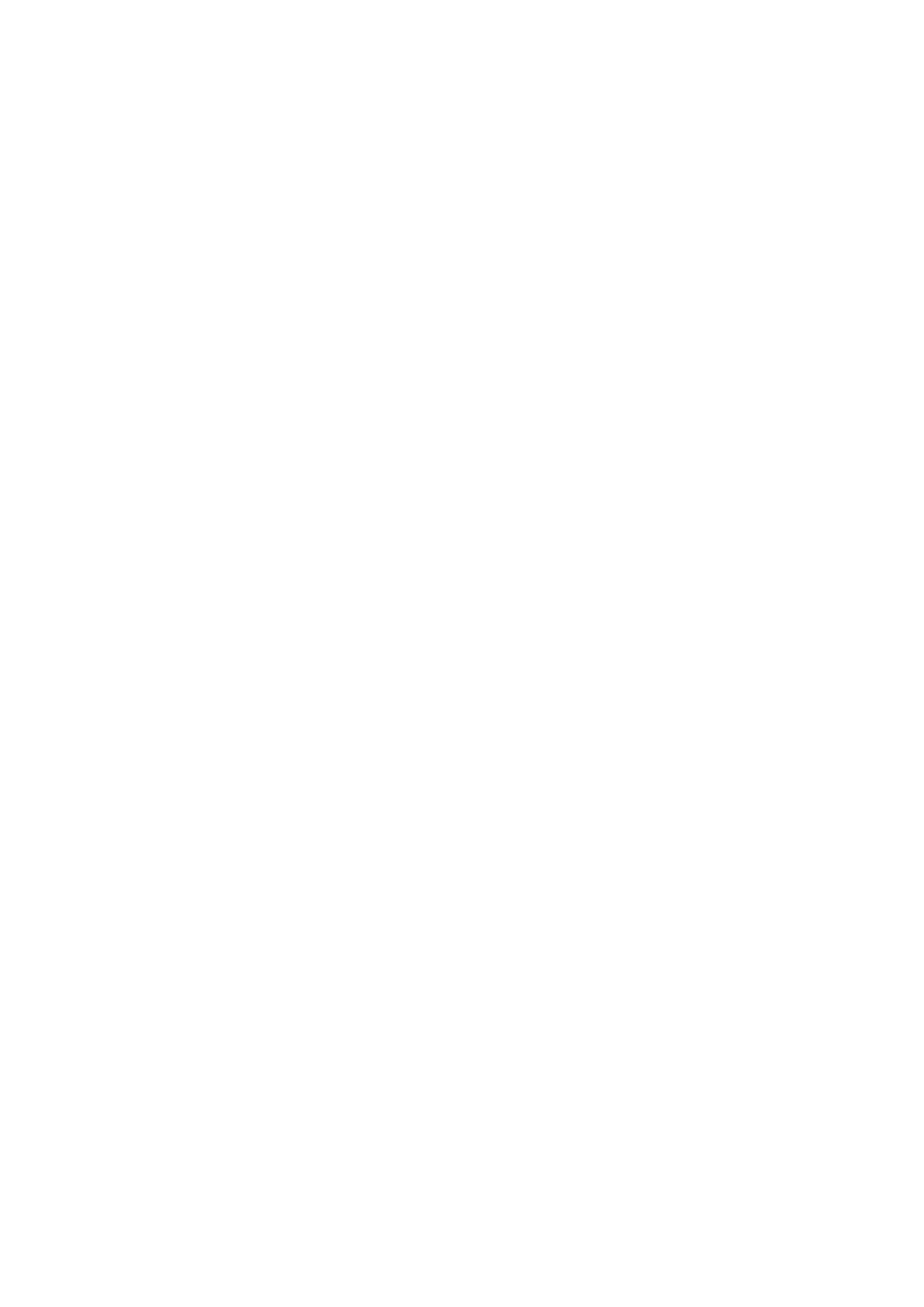### Contents

|                                 | $Commonmean$ $1$ |  |
|---------------------------------|------------------|--|
|                                 |                  |  |
| 4                               |                  |  |
| <b>Schedule 1-Amendments</b>    |                  |  |
| <b>Banking Regulations 1966</b> |                  |  |

*No. , 2014 Banking Amendment (Credit Card) Regulation 2014 i*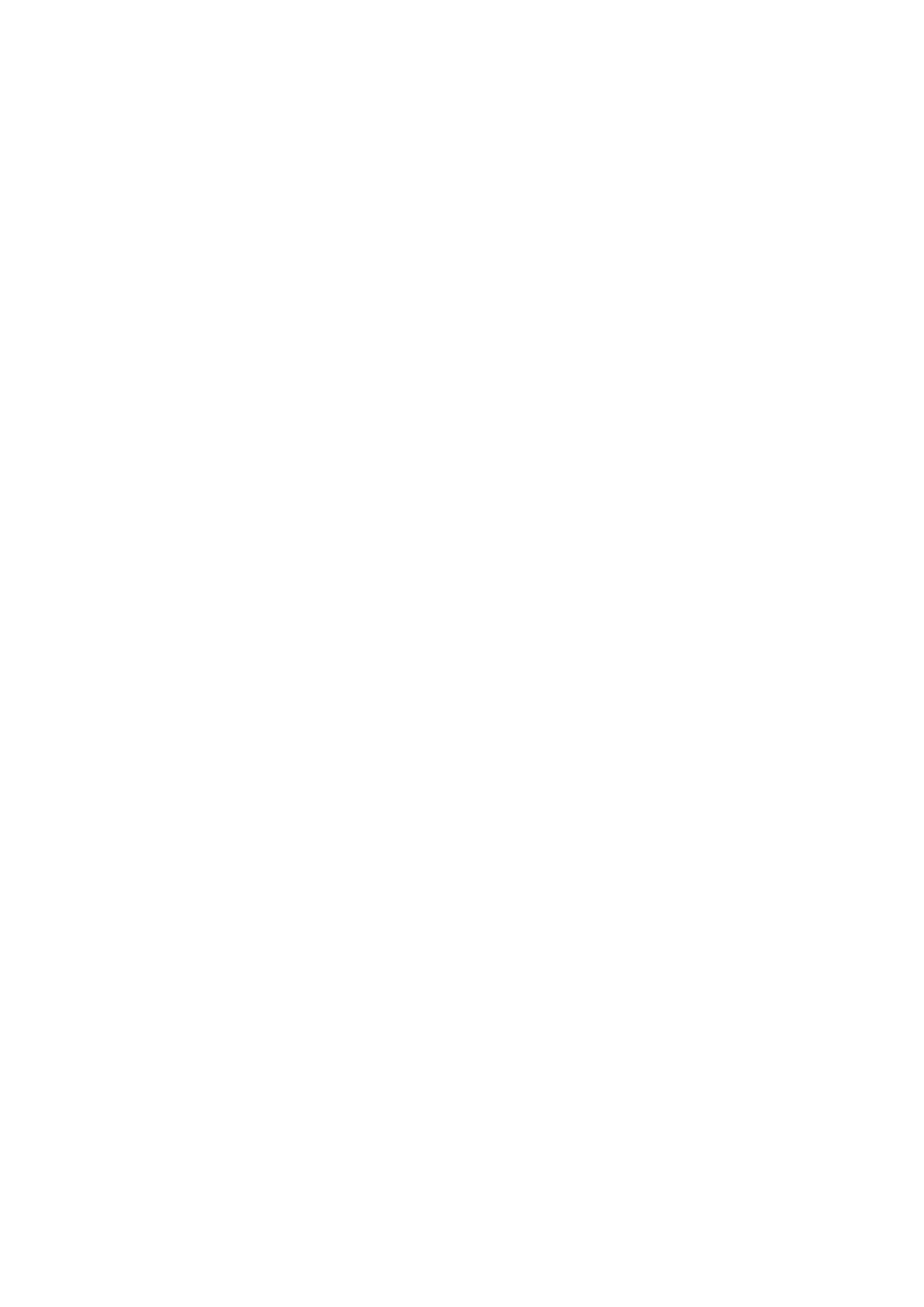#### **1 Name**

This is the *Banking Amendment (Credit Card) Regulation 2014*.

#### **2 Commencement**

This instrument commences on 1 January 2015.

#### **3 Authority**

This instrument is made under the *Banking Act 1959.*

#### **4 Schedules**

Each instrument that is specified in a Schedule to this instrument is amended or repealed as set out in the applicable items in the Schedule concerned, and any other item in a Schedule to this instrument has effect according to its terms.

*No. , 2014 Banking Amendment (Credit Card) Regulation 2014 1*